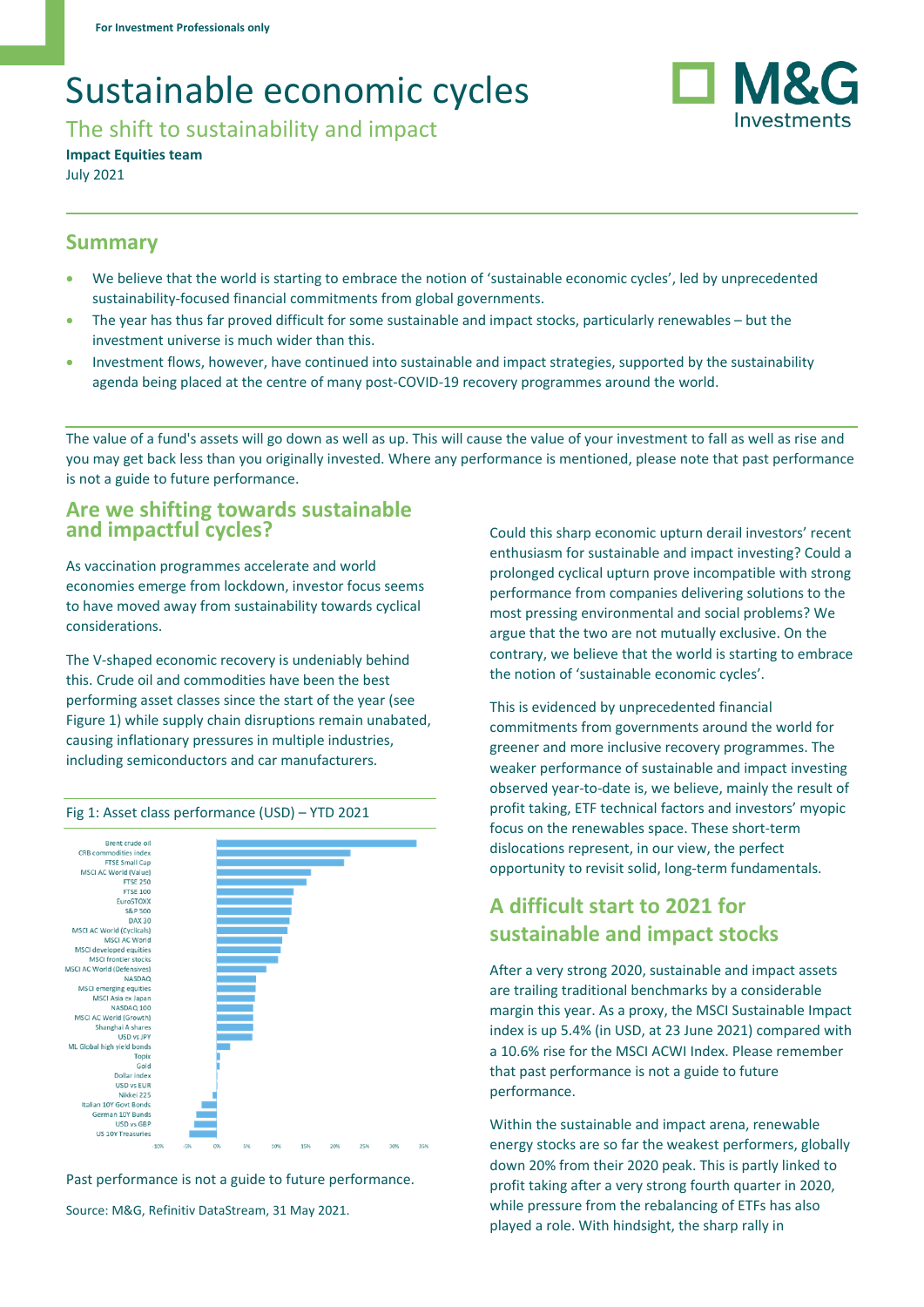renewables at the end of last year was noticeably inflated by an influx of money chasing too few, narrowly focused, environmental ETFs. This technical factor snapped back the other way in February 2021, when a number of environmental ETFs added to their constituents, with many renewable stocks caught up in the rebalancing that followed.

Renewable stocks also got caught in the sharp momentum rotation away from growth and into value, when inflationary pressures started to surface. We think this reflected: 1) their inherent defensive characteristics, underpinned by stable and predictable cash flows; and 2) the fact that the bulk of their valuation is represented in the terminal value, or late-year cashflows. Renewable stocks have, in this regard, become the new 'longduration growth' assets.

The fact that many environmentally-focused funds exclude fossil fuels and mining stocks, both of which have performed well this year, has also contributed to their relative underperformance so far in 2021.

Added to this, the social side of sustainable and impact investing is under direct pressure from the second wave of COVID-19. This, to a large extent, reflects the fact that under-addressed social needs tend to be more prominent in developing countries, where the second wave is particularly acute.

# **Is the post COVID-19 recovery compromising the shift towards sustainability and impact?**

It shouldn't. Sustainability fundamentals are undeniably stronger today than they were 12 months ago. This is because the sustainability agenda has been placed at the centre of many post-COVID-19 programmes around the world, suggesting that sustainable development and cyclical upturn are very much intertwined and part of the same debate.

Plans to rebuild cleaner and greener point to a recovery that should have a much broader sectoral reach compared with previous cycles, including sectors such as building renovation, EV infrastructure, hydrogen and carbon capture, utilisation & storage. In total, countries that have either announced or considered net zero targets now account for 73% of total greenhouse gas emissions (see Figure 2). While Europe was already ahead of the pack, 2020 commitments from the US and China should help shift the dial meaningfully in the right direction.

The dramatic shift observed in the US in particular, with Joe Biden pledging to cut emissions by 50-52% below 2005 levels by 2030, is indicative of a government willing to fundamentally change its course of action. We expect this to go far beyond a traditional business cycle, with governments willing to make concrete plans for the next 30 years.The trillions pledged to tackle climate change should not be underestimated. Europe's climate commitments, including the green deal and the green sleeve of the Recovery fund, should amount to €1.3 trillion, or around 9% of EU GDP.



#### Fig 2: Net zero emissions target announcements

Source: Climate Action Tracker (CAT): share of GHG emissions covered by countries that have adopted or announced net zero emission targets (agreed in law, as part of an initiative, or under discussion). Compilation based on Energy and Climate Intelligence Unit (ECIU) 2021 as of 29 April 2021, complemented by CAT analysis. Emissions data for 2017 taken from EDGAR emissions database (EDGAR, 2019). Copyright © 2009-2021 by Climate Analytics and NewClimate Institute.

In the US, Joe Biden seems on track to get his US\$1.0 trillion infrastructure package through the senate<sup>i</sup>. In the UK, the Climate Change Committee, which advises the UK government on getting to net zero, has projected that around £1.5 trillion over 30 years is the amount required to fully electrify transport and green the insulation and heating of 30 million UK homesii.

While these numbers create solid foundations, industry experts estimate that a lot more investment will be needed to convincingly reach net zero by 2050. To get a sense of proportion, the International Energy Agency (IEA) announced in May 2021 that a realistic roadmap would require US\$5.0 trillion of investments annually, versus only US\$2.0 trillion todayii. This, we believe, represents an unprecedented runway of growth for companies capable of providing innovative solutions to the climate challenge.

With solar and wind power technology now de-risked and operationally cheaper to run than coal, the shift to renewables seems incredibly hard to derail<sup>iv</sup>. BloombergNEF predicts that the share of renewables should rise from 7% of the electricity generation mix globally to 50% by 2050 (see Figure 3).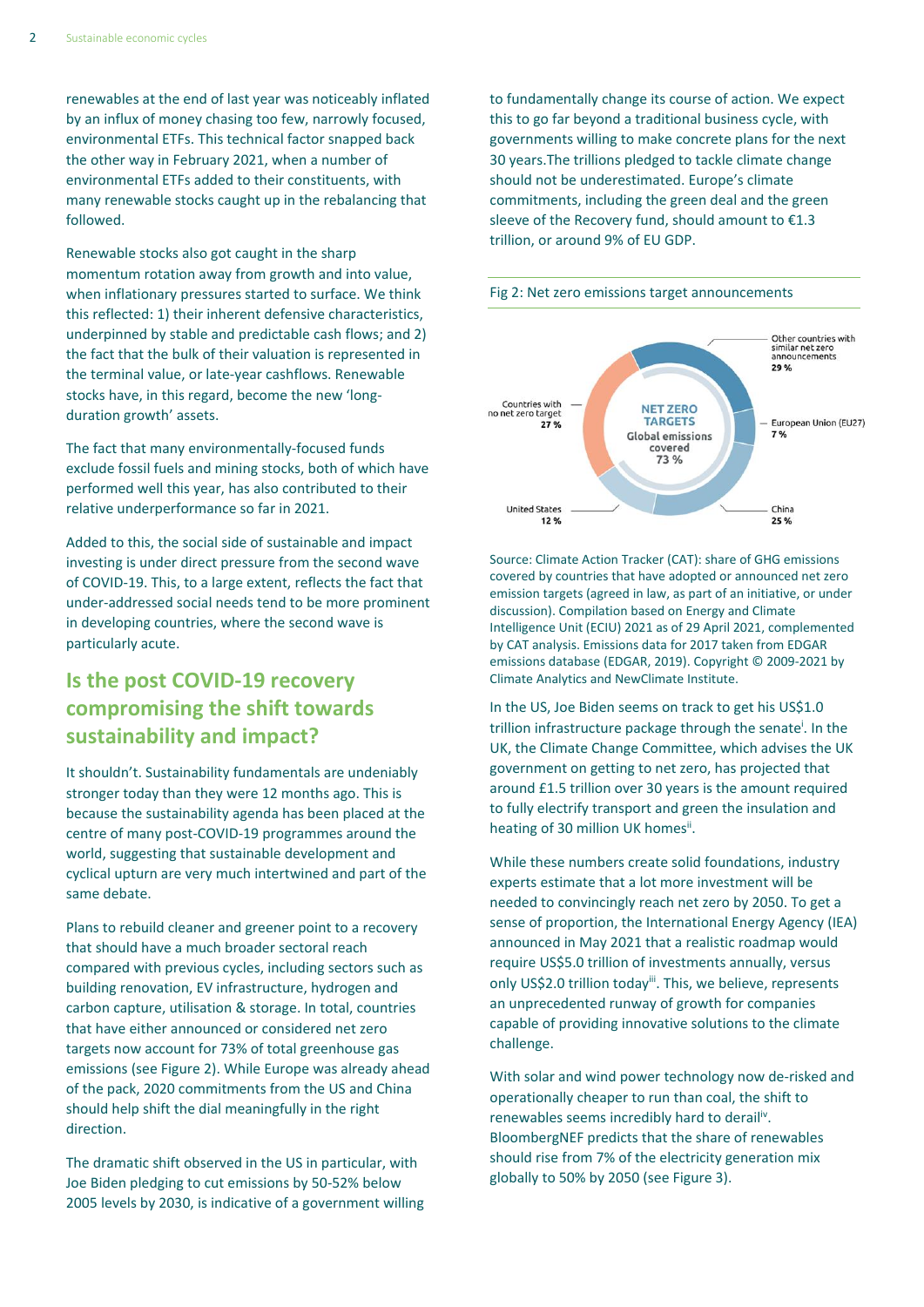Fig 3: Power shift: wind, solar and other renewables should account for half of all power by 2050



Source: BloombergNEF

As evidenced by the breadth of the proposed US package, it isn't just climate issues that are getting attention, with the plan including US\$1.8 trillion in new spending and tax cuts for workers, families and children<sup>v</sup>

The pandemic has helped shine a harsh light on a wide range of latent social issues, from uneven access to healthcare and inequalities in health systems, to the fairness of employment and quality of education. Back in 2017, the World Bank estimated an annual health funding gap of US\$176 billion by 2030<sup>vi</sup>. This will most likely have worsened as a result of the pandemic.

Finally, the weaker performance in the first quarter of 2021 did not dissuade investors from investing in sustainable and impact funds. On the contrary, Morningstar reported that €120 billion flowed into European sustainable strategies in the first quarter, or a 20% increase on the final quarter of 2020 (see Figure 4).

Fig 4: Sustainable funds' assets touched a record high in Q1. Quarterly European sustainable fund flows (€ billion)



Source: Morningstar Direct, Manager Research. March 2021

# **Is the market's perception of sustainability and impact negatively influenced by renewables myopia?**

Investors' concerns seem to centre mainly on the valuation of renewable stocks. While these stocks undeniably entered 2021 on lofty valuations, the sharp price correction experienced since mid-February leaves their two-year forward P/E premium less than 10% higher than the market (see Figure 5). This is lower than the top of the historical range, which seems out of kilter with their improved fundamental outlook.

Fig 5: Renewables valuation: Global Renewables vs MSCI AC World



Source: Goldman Sachs Global Investment Research: 'Renewables and other companies investing for the future', June 2021

Besides, we believe that investors' single focus on renewable stocks is creating a false sense of overvaluation in the wider sustainable and impact universe.

This focus seems to overlook the full environmental spectrum, which stretches far beyond renewables and includes areas such as energy efficiency, smart construction, building renovation and circular economy, to name the more obvious. Circular economy stocks, for example, have not attracted nearly as much attention as their renewable counterparts. Their valuation, we believe, does not yet fully reflect their emission saving and waste reduction potential.